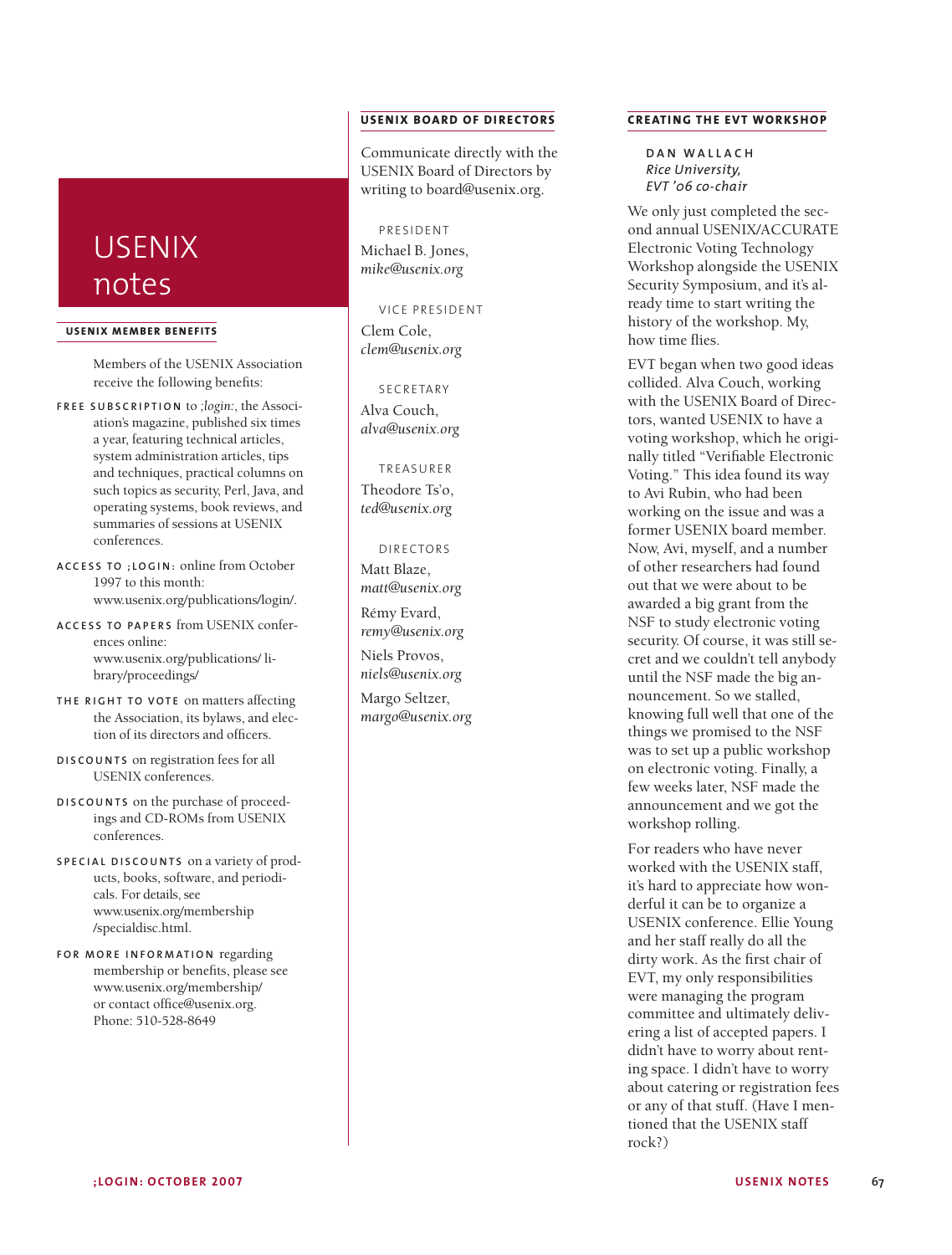So, out went the call for papers, in came the submissions, and off to the races went the reviewers on a compressed timetable. We decided to do away with paper proceedings so we could go cheaper and faster (ah, the delicious irony). In the end, attendees got CD-ROMs and everybody can find the papers online. This year, we had the second annual EVT, and with the luxury of advance publicity, we got many more submissions than we could possibly accept, leading some people to say that we already need *two* voting workshops. And so now I'm working on creating yet another workshop. Details to be announced (and history to be written).

If you have an idea for a new workshop USENIX might be interested in sponsoring, please contact workshopproposals@ usenix.org.

# **2008 USENIX NOMINATING COMMITTEE .**

**E L L I E Y O U N G**

The biennial elections of the USENIX Board of Directors will be held in early 2008. The USENIX Board has appointed Mike Jones to serve as chair of the Nominating Committee. The composition of this committee and instructions on how to nominate individuals are sent to USENIX members electronically and published on the USENIX Web site.

## **LETTERS TO THE EDITOR**

To the editor:

I enjoyed the article, "Some Lesser-Known Laws of Computer Science" (August 2007), and in that spirit wanted to share my three laws of system design (a term that, for me, includes both hardware and software). I have always been guided by them, but

only wrote them down in 1998 when I found that I was repeating them too often to junior programmers who lost sight of why they were doing what they were doing in the first place. (I had thought they were too obvious to require stating, but I guess I was wrong.)

So, without further ado, here are Chessin's three laws of system design (with apologies to the estate of Isaac Asimov):

- **■** First Law: Make life easy for the ultimate end user of our systems.
- **■** Second Law: Make life easy for the ISV, except where to do so conflicts with the First Law.
- **■** Third Law: Make life easy for ourselves, except where to do so conflicts with the First or Second Laws.

*—Steve Chessin (steve.chessin@sun.com)*

To the editor:

Just read the August 2007 issue, with your "Musings." It seems that *;login:* (and many others) is publishing numerous articles of which the gist is basically "beware."

So, how does a suitably paranoid individual who still wants to get some computing done actually get it done? What are the defensive measures, the procedures, the "safe" software, etc?

I've been doing some on-again off-again research on this topic for a while, and there doesn't seem to be a comprehensive answer. Linux Live CDs are a defense against a large set of attacks, but data continuity (saving you work for tomorrow) is a problem. There are still lots of hazards at the physical and logical layers.

Is there a small set of resources out there that could help the individual computing at home?

*—John Lloyd (jal@mdacorporation.com)*

#### John:

The most dangerous activities for home users today are browsing the Web and reading email. I'm not kidding.

The best countermeasure for Web browsing attacks is to segregate your critical use of the Web by visiting key sites (banking, etrading) only from a browser running in a VM. I do this. I even use a Live CD image (Linux). No history, and that is a bother but also a security measure.

As for email, what I do—run a very primitive mail client that cannot execute anything—doesn't work for most people. The problem with email clients is that they will automatically invoke HTML-rendering libraries, and this makes email into a real vulnerability. What other suitably paranoid friends do is use Mac OS X to read their email. I just got back from USENIX Security '07, and noted many people doing this, asked Bill Cheswick just how safe he thought this was, etc. When Leopard comes out, with some real security upgrades, I may do the same thing. But not yet.

*—Rik Farrow*

## To the editor:

Reading your August '07 editorial brought a few things to mind that might be of interest to you. First, on labeling URLs as harmful, I recently stumbled across the Netcraft toolbar, http:// toolbar.netcraft.com/. The idea is to use the sort of information that Netcraft monitors to rank a Web site's trustworthiness. It also lets them publish Web site